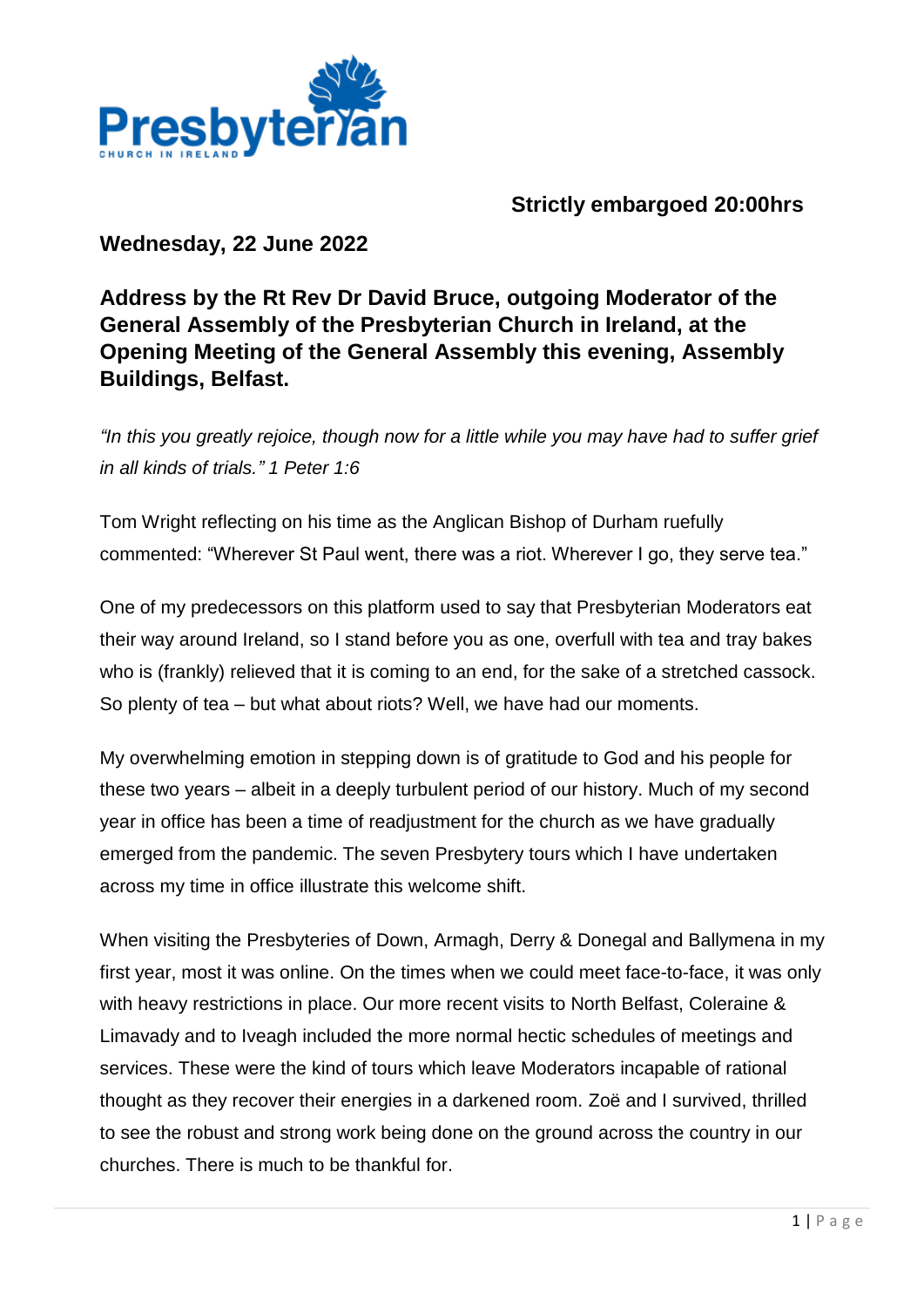

On this occasion last October, I listed some of the major local and world events in the period of my first term in office. These included Brexit, Covid, centenaries, legacy of the past and much more besides. Of course we now add international outrage at the inexcusable invasion of Ukraine by Russia, the Platinum Jubilee of Her Majesty the Queen, Assembly elections here in Northern Ireland, the imposition of ever more radical social policies in both jurisdictions, Partygate, Beergate, Wordle and the gradual leaching of respect for people whose leadership ambitions are not matched by their depth of character.

Commending the teachings of Jesus Christ in face of such a conflicted public square has always been the Church's story. As the Apostle Peter put it, we are "strangers in the world". And really, our story is no more complicated, except in detail, than his was – and the promise that he offered those early believers in Jesus - that their inheritance could never perish, spoil or fade – is what will keep us going in the teeth of overt criticism. Peter writes to them, "In this you greatly rejoice, though now for a little while you have had to suffer grief in all kinds of trials".

The New Testament commentariat increasingly agree that the opposition faced by Christians in Asia Minor in those early years, while in parts including the dreadful scenes of Nero's day where believers were tortured and executed, was usually a more subtle affair. Peter says their trials are of "many kinds". For some this meant being socially ostracized, such that faith in Jesus though not in itself declared illegal, became effectively so. Christopher Byrley writes of this period, "though no official laws were in force making Christian practice a criminal offense and Christians were not hunted down by any police force, Christianity was "effectively illegal."

Whispering campaigns, social isolation, trolls, bullies, blocked career paths, this is what it feels like to be persecuted, without necessarily being imprisoned or martyred. And yet, Peter writes to them, "In this you greatly rejoice, though now for a little while you have had to suffer grief in all kinds of trials".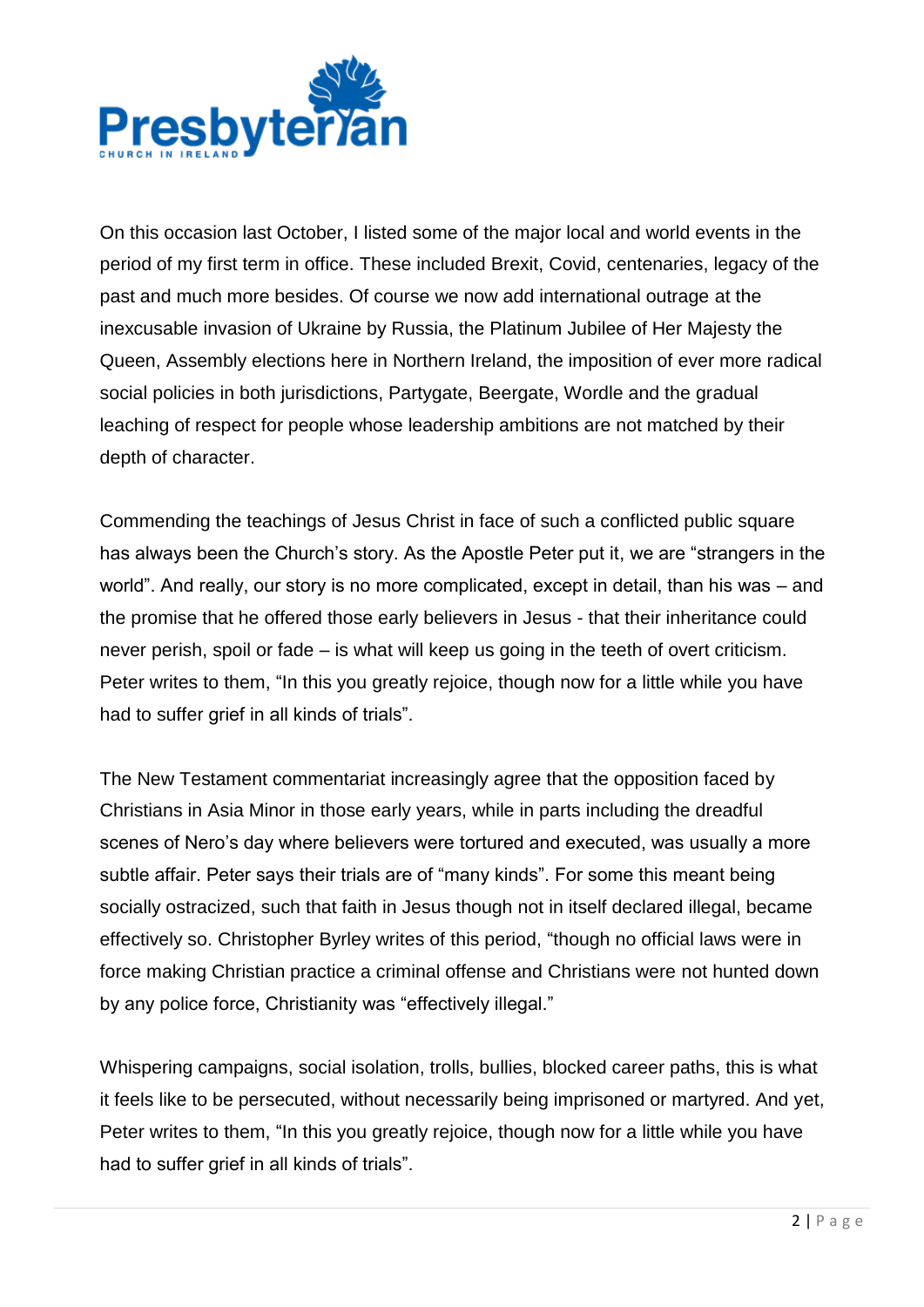

How can you rejoice in such grief? Well, this is what disciples of Jesus Christ do. We know the end of the story from its beginning. This is a journey with a good destination, even if the road itself has its difficult sections. Grief and joy are travelling companions for disciples of Jesus – they each name junctions on the same road, and (in a curious way) they need each other if our discipleship is to be proved authentic. The Gospel does what Peter says it would do.

It injects joy into a season of grief. Crucifixion brings about Resurrection. Seeds thrown into the ground to die, burst into life and multiply. Darkness which crushingly envelops, is laughed at and dismissed by the tiniest pinprick of light. There is hope. This is what the gospel does for its day job, and we are gospel people.

We have found ourselves in recent times under harsh scrutiny as a people. Some have struggled to understand what we mean when we say we are a confessional church, with standards to which we physically subscribe as elders at the moment of our ordination. Our critics, alighting on a number of social policy issues such as the provision of abortion, end of life care, the redefinition of marriage, a changed understanding of human identity, among others consider our views to be incomprehensible, or even dangerous.

We are painted as rigid, unchanging and even unloving. We have been described as a people who exclude rather than include; as a church which judges sinners rather than offers grace; as a people who do not mean what we say when we advertise that "All are welcome". A denomination which will be left behind on 'the wrong side of history'. A few have left us while others have sought to change our minds from within. Some have adopted a position of overt opposition to us in the media.

We do of course need to listen carefully to those who criticise us. Like any human organisation which has been around for a while, we have our blind spots, prejudices and deficiencies – of course we do. This is one of the reasons why we meet in General Assembly, so that we can scrutinise our positions on various matters of policy, life and doctrine, and under God discern His mind, and hold each other to account.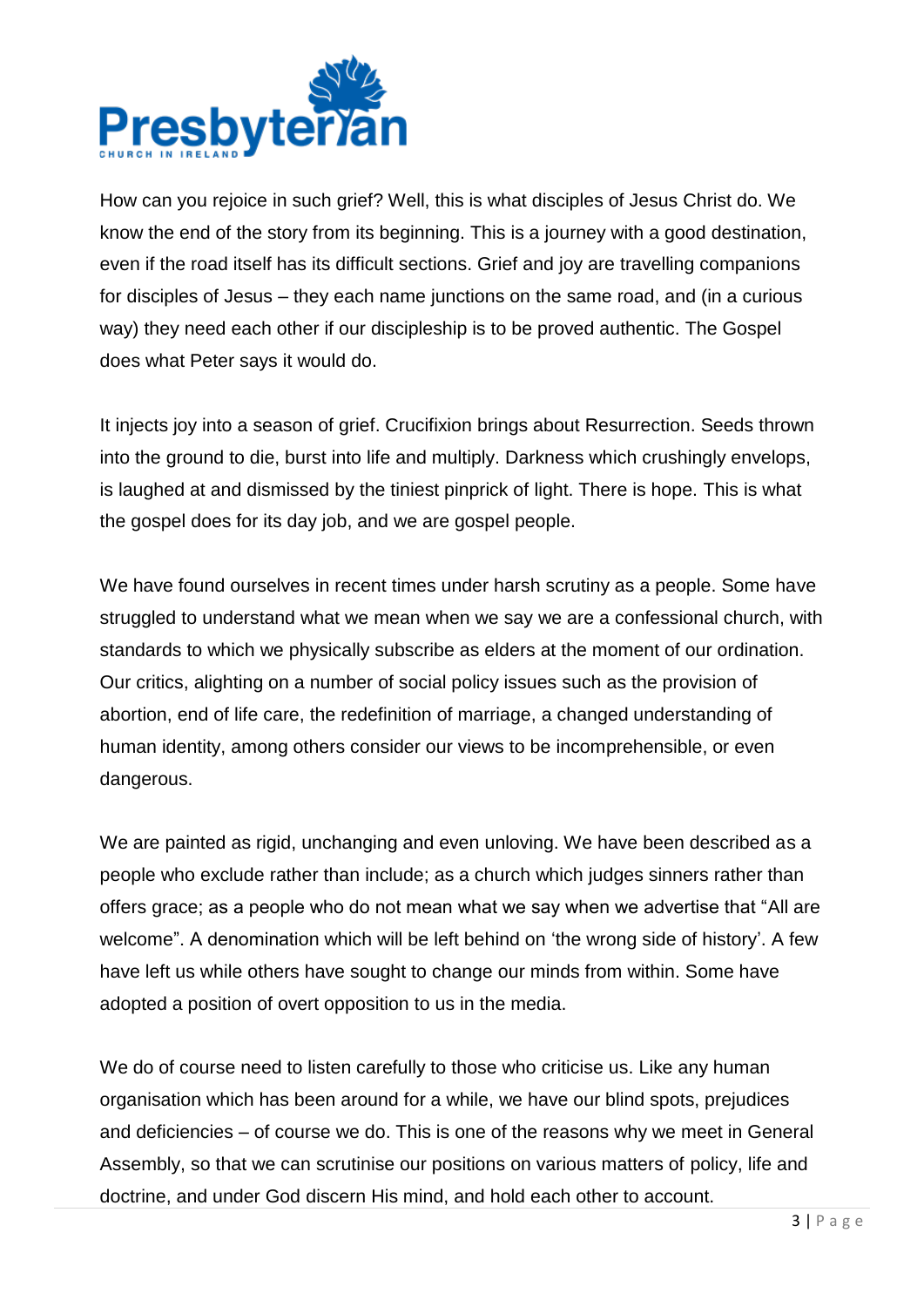

But similarly, we need to be confident in the calling we have received to be the church of God, and especially when to do so means swimming against the tide. In particular, and for us with confessed standards which define us, we need to state with loving clarity to the world around us, that we are not minded to re-define our relationship with the Bible, which as our supreme standard we consider to be the word of God. We will not re-write it, re-edit it or re-frame it.

Rather we will give ourselves more assiduously to the task of mining its depths and listening to the voice of its author as he speaks through it with prophetic force to our time, even if it states truth which to contemporary wisdom appears unpalatable. The Bible is not a toxic text, but the word of life. We see it:

- as inspired, revealing God's heart and will;
- as authoritative, carrying his voice of encouragement, command and sometimes rebuke;
- as sufficient, because in its pages we know of Jesus whom he has sent for our salvation, and there is no other name given under heaven, through which we may be saved.

Similarly, we are not minded to adjust our relationship with our subordinate standards which this church has held since its formation.

It is under this generous canopy of truth where we as a community of grace confidently gather. There is room here, and we include all who wish to come, embraced by the forgiveness bought by Christ on our behalf – the ultimate act of generous inclusion before the human race. And we know when we come under this shelter, that he loves us and indeed loves us so much that he will not leave us as we are, but gradually, day by day through the determined work of His Spirit, lead us on a journey of dying to self and to sin, that we might be more and more conformed to his character.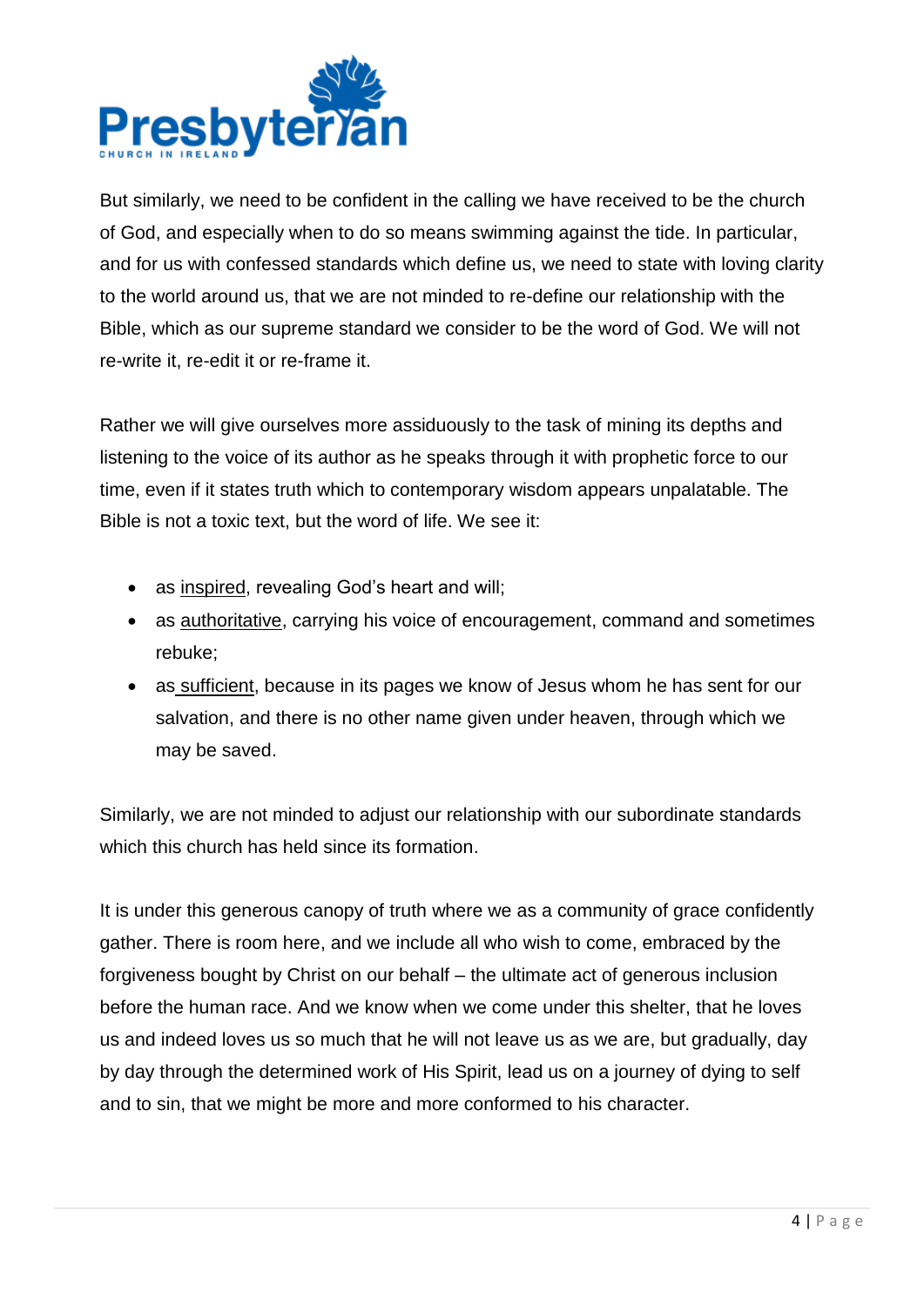

This conversion (for that is what it is) from darkness to light, from brokenness to wholeness, from sin to forgiveness is what Paul meant by the offence of the cross. And yes, it is provocative, because it cuts through the pretence that all is well with us, just as it is healing because it offers us hope that all may be well with us. Of course the gospel is offensive! It says we are all dead in transgressions and sins. (Not that we are merely mistaken, or misguided, or confused, but spiritually dead, without hope and without God in the world.) But at the heart of its offensiveness is the beauty of its truth. You don't need to stay dead.

My prayer for us as I move on from this role, is anatomical.

That our voice when we speak would resonate with both truth and grace, setting aside vocabulary that cuts, and offering words of healing in Jesus Name. Such a voice will ask of contemporary Ireland, "How can I bless you?"

That our hands when they are put to work would be open and soft to welcome the stranger among us. Such hands will ask of contemporary Ireland, "How can I serve you?"

That our eyes when they see a new Irish person with different coloured skin, or our ears when they hear an accent from Cork or Coleraine, will be ready to celebrate the Godgiven diversity that is within the Body of Christ in this place. Such eyes and ears will say to contemporary Ireland, "In Christ, we are one."

That our hearts beating a little faster in our breasts would not be indifferent to the cause of the widow, the fatherless, the alien and the stranger. Such hearts will ask of contemporary Ireland, "How can I be as Jesus to you?"

That our feet, calloused and dirty from the journey would, because of these very signs of wear, be beautiful feet bringing good news to a world of awfulness. Such feet will say to contemporary Ireland, "Do you know Jesus?"